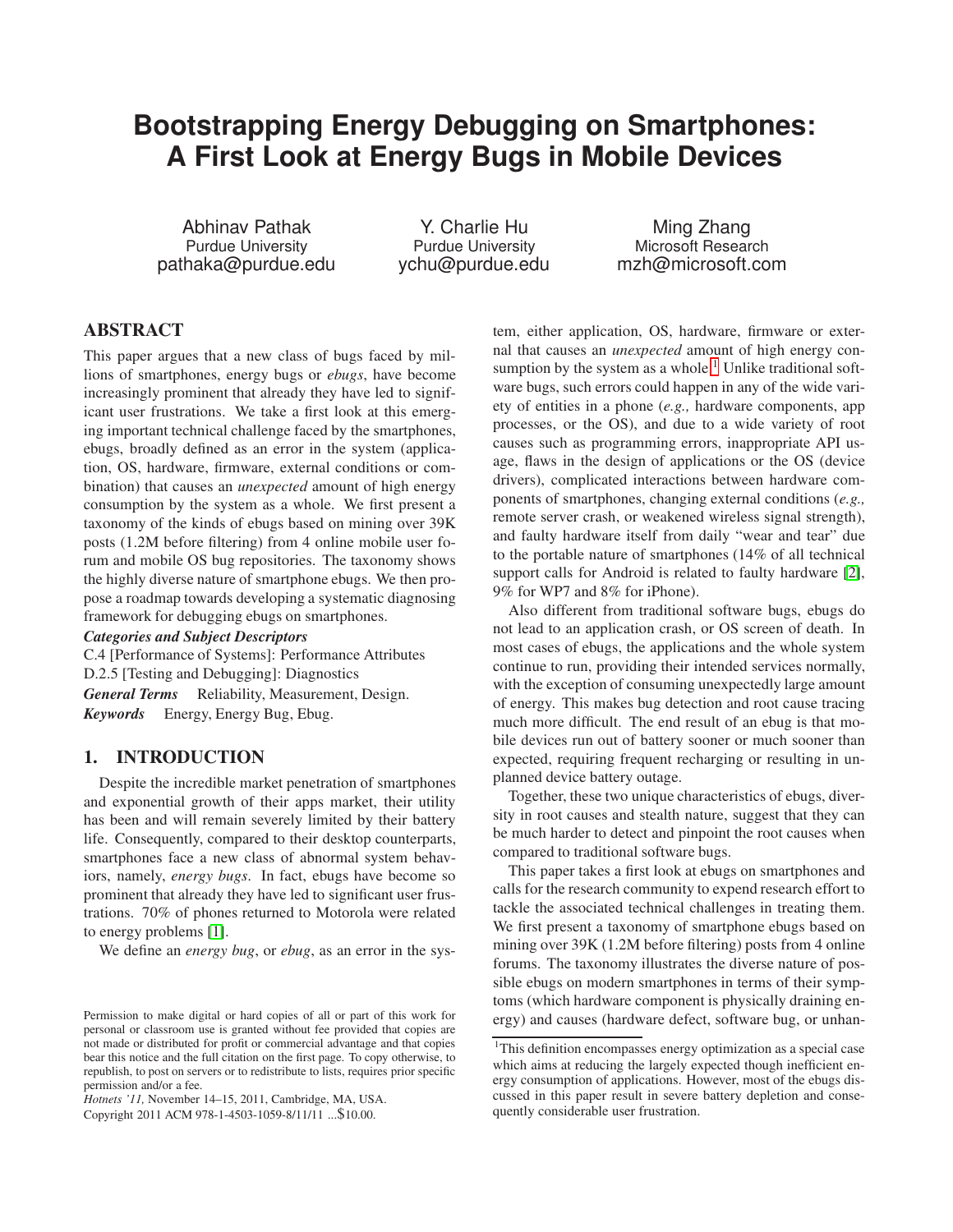dled external events). We then propose a roadmap towards developing a systematic diagnosing framework for debugging ebugs on this unique, increasingly dominant computing platforms in the foreseeable future.

# **2. METHODOLOGY**

To gain understanding of ebugs affecting smartphone users, we crawled Internet forums discussing smartphone energy problems and bug reports, and performed postprocessing to extract reported ebugs, and if available, root cause behavior.

**Data collection.** We pursued a two-pronged approach in collecting ebug data from the Internet. First, we downloaded bug reports of Android [\[3\]](#page-5-2) and Maemo OS (Nokia) [\[4\]](#page-5-3) reported online by users. These bug reports give more definite information about the ebugs, possible causes and fixes by developers, but have limited coverage. Second, we crawled Internet forums dedicated to mobile related discussions which provide much wider and updated coverage of the problems that users have experienced.

We scrapped 4 popular mobile Internet forums: one general forum with discussions covering all mobile devices and OSes, and three OS/company specific mobile forums. Each posting thread, or otherwise called discussion or simply *post*, is started by a user who observes a specific problem with her mobile, or wants to discuss a new feature, and is followed by emails from other users/developers. In all, we downloaded over 1.2M posts from the four online forums, with 10 emails per post on average. The posts ranged over 390 mobile devices, including smartphones, tablets, book readers, and PDAs (no laptops or PCs), with the majority related to smartphones. Over 80% of the posts were posted in the past 20 months.

**Postprocessing.** To extract posts related to ebugs from these forum postings, we first applied simple regex on the text of the postings to match certain keywords (such as "battery", "drain", "power", "wake" and "energy") which results in 39K posts. We next applied k-means [\[5\]](#page-5-4) clustering to cluster these 39K posts based on the text contained in their body. We used the Lemur [\[6\]](#page-5-5) tool for this purpose which applies standard Information Retrieval techniques like word stemming, removing stop words, building index tree, *etc.*, before clustering the documents. We took care to include the name of the devices in the stop word list to prevent clustering based on the devices being discussed.

K-means splits the 39K posts into about 1K groups. We discarded the bottom 500 groups each of which contained less than 20 posts. We then labeled each group with the theme of the postings, by manually reading the postings in the groups. We then (manually) selected those clusters where the theme encompasses the ebug symptom: unexpected high battery drain.

# <span id="page-1-1"></span>**3. ENERGY BUGS: A TAXONOMY**

We now present a taxonomy of the ebugs, shown in Figure [1,](#page-1-0) from digesting the processed trace.

<span id="page-1-0"></span>

**Figure 1: A taxonomy of energy bugs on smartphones. (xx, yy%) denotes that there were xx ebug posts related to the topic which amounted to yy% of all posts.**

# **3.1 Hardware Ebugs**

**Battery.** A large portion of users (2568, 15.71% posts) observed that severe energy depletion was due to faulty battery. A faulty battery does not hold the complete charge upon charging. Also, the charge held by the faulty battery drains internally and results in heating the battery. The posts cited several reasons for battery turning faulty, including charger damage, old battery, and water damage. Apart from the fact that the battery could get damaged resulting in holding lesser charge, it was observed that in some cases, the mobile device displayed incorrect battery statistics [\[7\]](#page-5-6), *e.g.,* a smartphone displays 100% battery charged even though the battery is charged only 30%, triggering the user to believe a problem exists somewhere. The faulty battery problems were either solved by the phone OEM sending a new battery, or the owner buying a new one, or in some cases, using a technique called "battery calibration" [\[8\]](#page-5-7).

**Exterior Hardware Damage.** Exterior damage to mobile device hardware could also result in unexplained battery drain from the device. A hardware damage can be solely responsible for the battery drain or could act as a trigger for other parts of the phone (like software) to drain battery. For example, a damage to external buttons of the phone (209, 1.23%) caused the "home" button to be oversensitive, and resulted in random unlocking of the mobile and hence turning on the backlight and CPU at various times, draining battery. Similarly, an external damage to the touchscreen of the phone rendered it too sensitive to external touches.

**SIM.** The SIM card of the phone can also cause battery drain (78, 0.43% posts) in multiple ways. (a) An old SIM can have several scratches or be bent inwards or outwards, increasing its internal resistance [\[9\]](#page-5-8) or even leading to bad contacts shorting and draining battery. (b) Different SIM cards operate in different voltages (5V, 3V, 1.8V) depending on their generation and a mismatch could trigger a battery drain. (c) Usage of micro SIM in newer phones (*e.g.,* iPhone) forces users to "cut" their normal SIM, which can damage SIM, shorting its PINs, resulting in unexplained energy drain.

**SDCard.** An external SDCard can act as a trigger for severe battery drain. Specifically, a corrupted SDCard or portions of it could either trigger buggy apps into a looping state, where they repeatedly try to access the hardware [\[10\]](#page-5-9), or put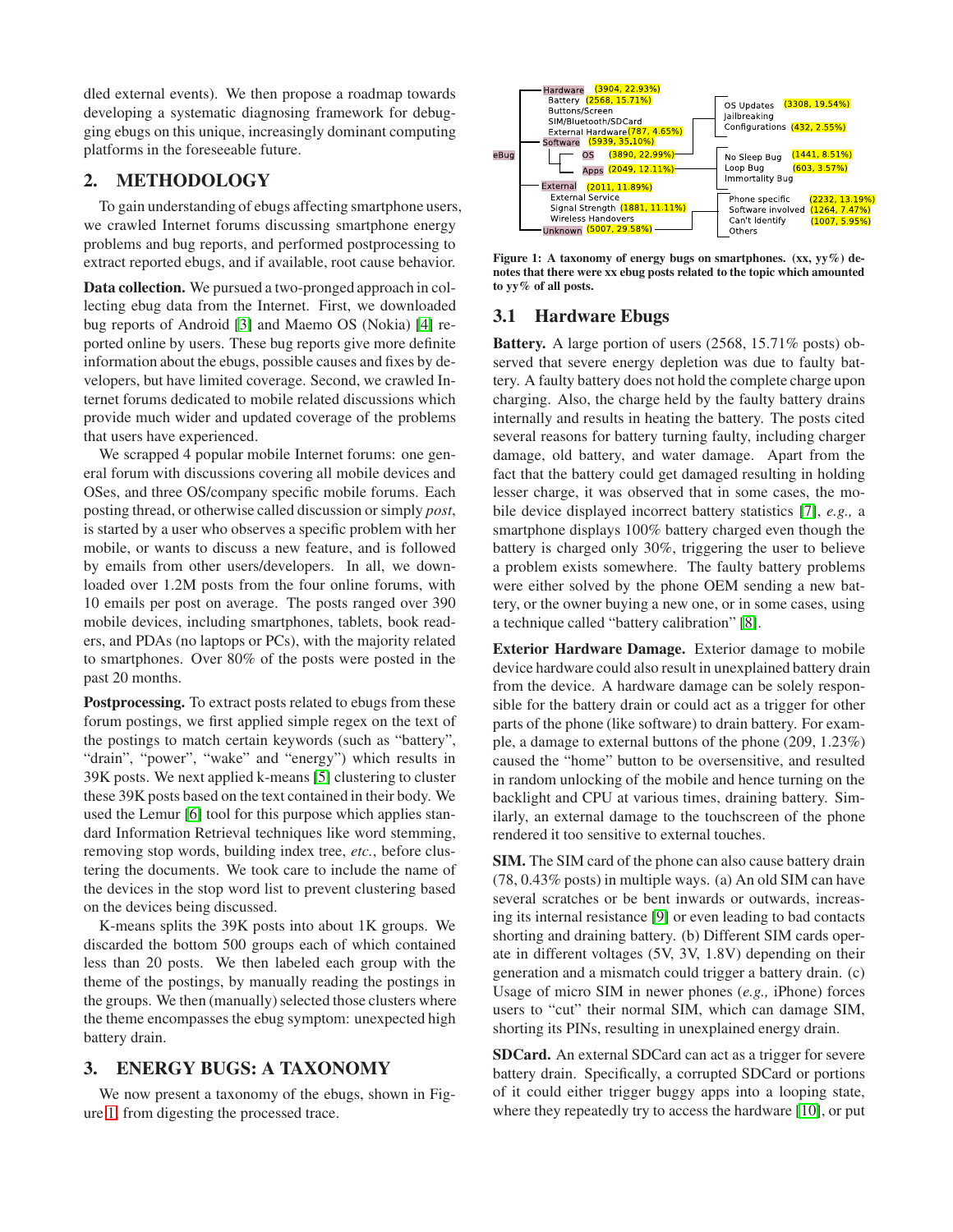them in a hanging state, while they continue to drain battery by holding up other components (no sleep bug in § [3.2.2\)](#page-2-0).

**External Hardware.** External hardware attributed to (787, 4.65%) posts related to battery problems. Out of these, erroneous phone chargers were reported as the biggest source (698, 4.12%). Wall chargers, USB chargers, and car chargers were reported to only partially charge the phone. In some cases, battery energy depletion was observed after connecting it to the charger which considerably heated the device. External docks such as music speakers and keyboards were reported as the sources of battery drain. These external hardware usually contain their own power source or additional batteries, but were observed to drain power of the mobile device connected to them, *e.g.,* Eee-pad when connected to external keyboard was observed to lose energy rapidly.

#### <span id="page-2-2"></span>**3.2 Software Ebugs**

#### *3.2.1 OS Ebugs*

OS updates, by user or forced (*e.g.,* Over-The-Air (OTA) update), represented the largest fraction (3308, 19.54% posts) of user complaints regarding ebugs<sup>[2](#page-2-1)</sup>. IOS updates (4.0 to 4.3.3) (802, 4.74% posts) resulted in severe energy depletion in Apple mobile devices including iPhone, iPod and iPad. Android OS updates triggered battery depletion in several handsets (405, 2.39% posts) like Samsung Galaxy S [\[12,](#page-5-10) [13\]](#page-5-11), HTC Evo [\[14\]](#page-5-12), Nexus One [\[15,](#page-5-13) [16\]](#page-5-14), froyo [\[17\]](#page-5-15). OTA updates on Android, *e.g.,* an HTC update [\[18\]](#page-5-16), also caused battery drain. Jailbreaking was also reported as the trigger for energy depletion in (178, 1.05%) posts.

The root cause of battery drain due to an OS update could be an ebug in the updated OS itself (*e.g.,* a new OS configuration), or in the framework (*e.g.,* the Android framework), or in one of the apps that accompany the new OS (*e.g.,* widgets and bloatware pushed by phone operators). In most of the ebug postings related to OS, pinpointing the root cause of the bug is particularly hard due to the closed-source nature of some mobile OSes (*e.g.,* IOS). However, in case of other OSes, user postings indicated two categories of root causes:

**OS Processes.** Buggy OS processes were observed to cause battery drain. For example, the "Suspend" process in Android was observed to run in the background keeping the CPU awake and busy draining battery [\[14\]](#page-5-12), and the "System Server" process was observed to drain battery in the background due to high processing [\[16\]](#page-5-14).

**Configuration Changes.** OS configuration changes also resulted in high battery drain. For example, a simple configuration change from the tickless to ticked kernel [\[19\]](#page-5-17) increased power consumption; incorrect profile to SetCPU [\[20\]](#page-5-18) for overclocking and underclocking the kernel resulted in drastic energy depletion. These configurations drained battery due to incorrect utilization of the component or bad sleeping policies.

#### <span id="page-2-0"></span>*3.2.2 Applications and Framework Ebugs*

**No-Sleep Bug.** This is the most prominent ebug (1441, 8.51%) among application-related ebugs. As the name suggests, "nosleep bugs" in applications erroneously do not allow at least one component of the phone to sleep, resulting in unnecessary, prolonged battery drain.

Modern smartphone OSes freeze the system after a short inactivity timeout to aggressively conserve energy. However, they provide APIs using which applications can wake up phone components irrespective of user activities. This feature is particularly useful in carrying out periodic background activities like polling and notifications, *e.g.,*PARTIAL WAKE LOCK exported by the PowerManager class in Android helps applications to ensure that the CPU is running irrespective of user activities. A *no-sleep bug* is a situation where an app acquires a wake lock for a component which wakes the component up, but does not release the lock even after the job is completed. The no-sleep bug was observed in many mobile apps, including Facebook [\[21\]](#page-5-20), location listener [\[22\]](#page-5-21), Google latitude [\[23\]](#page-5-22), Google Calender, email apps [\[24,](#page-5-23) [25\]](#page-5-24), camera app [\[26\]](#page-5-25) (triggered by camera button), widgets [\[27\]](#page-5-26), alarm app [\[28\]](#page-5-27), dialer app, weather apps, SMS app, GPS based apps (including Google maps, which turn on GPS and do not turn it off even after their exit), Gallery app [\[29\]](#page-5-28) (triggered by "no sleep" of the motion sensor), launcher apps, and audio over bluetooth [\[30\]](#page-5-29).

A no-sleep bug is easier to detect by the user in cases where the switched-on component is easily noticeable, *e.g.,* screen (as in the dialer app and SMS app), but much harder to detect for components whose activities are not easily noticeable, *e.g.,* GPS and CPU (as in map based apps). The root cause for a no-sleep bug ranges from a simple programming mistake (*e.g.,* the programmer forgot to release the lock) to complicated reasons like race conditions prevented lock release [\[31\]](#page-5-30), corner case conditions (*e.g.,* Android email client does not release wake locks after data connections get interrupted while syncing over 3G [\[32\]](#page-5-31)), and *sleep conflicts* explained below.

*Sleep Conflicts:* Sleep conflicts arise due to aggressive sleeping policies of modern day smartphones. These policies force the CPU to aggressively sleep after an inactivity period. If a component is triggered into a high power state, and the CPU sleeps during this process, the component continues to draw high power as the 'code logic' that brings the component back to a low power state can not run until the CPU is woken up.

Sleep conflicts can occur in apps, *e.g.,* a map application turns on GPS and then the CPU sleeps due to inactivity, or in OS due to low level OEM device driver power management, *e.g.,* the WiFi NIC enters a high power state followed by a tail energy state [\[33,](#page-5-32) [34\]](#page-5-33), the CPU sleeps, and the driver code that brings the NIC to a low power state (after a timeout) cannot run until the CPU wakes up.

<span id="page-2-1"></span><sup>&</sup>lt;sup>2</sup>The high number of OS update postings is partly due to the fact that one of the forums used in the study is used by developers to test/distribute their own version of mobile ROMs, similar to [\[11\]](#page-5-19), and users post their experience using the distributed OS versions.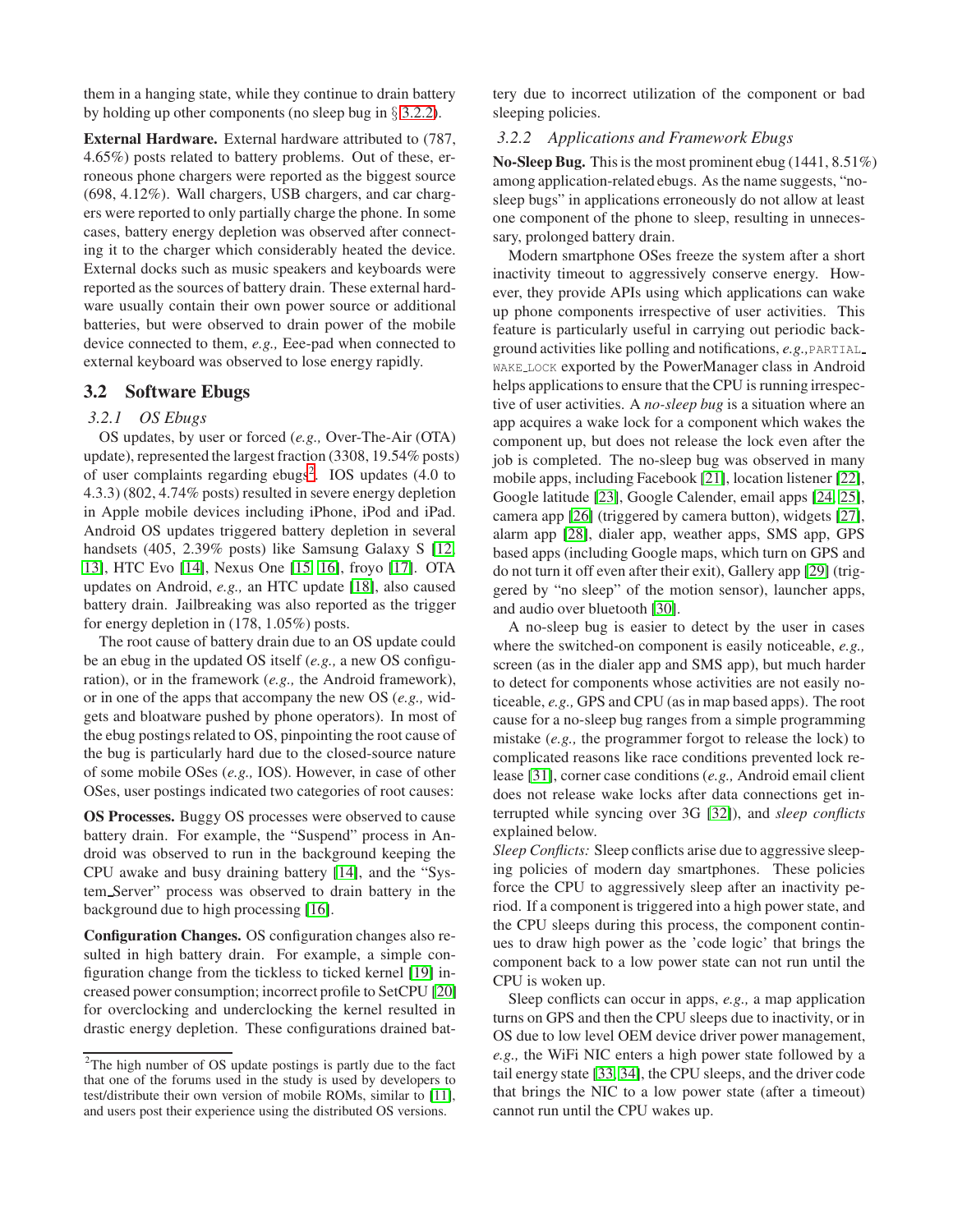**Loop Bug:.** A *loop bug* happens where a part of an application enters a looping state performing periodic but unnecessary tasks, draining significant battery. The periodic task could be either unnecessary network polling, processing, or use of any other component in a loop. A loop bug could be as simple as a routine calling itself by mistake [\[35\]](#page-5-34), or could be complicated like the synchronization issue observed in the sync service in Google Calendar [\[36\]](#page-5-35) (389, 2.30% posts) where SYNCADAPTER synced its own update with itself endlessly.

Several loop bugs appear to be triggered by not being able to handle unexpected external events, such as remote server crash, email password change, or change in remote software versions. Such conditions trigger the clients to behave erratically by repeatedly trying to connect to the remote server, or perform email authentication [\[37\]](#page-5-36), or ping the server, draining battery on the phone.

**Immortality Bug.** An immortality bug is a situation where a buggy application that drains battery, upon being explicitly killed by the user, respawns (*e.g.,* by the framework [\[38\]](#page-5-37)), enters the same buggy state, and continues to drain battery. MediaServer [\[39\]](#page-5-38) and Google Maps [\[40\]](#page-5-39) are some examples.

## <span id="page-3-0"></span>**3.3 Ebugs Triggered by External Conditions**

**Wireless Signal Strength.** Weak wireless signal strength causes NIC drivers to compensate by increasing its Tx/Rx power [\[34\]](#page-5-33) which can significantly increase the energy drain of apps that perform network activities, *e.g.,* background processes that perform periodic polling. A total of (1881, 11.11%) posts indicated the weak wireless signal strength (over 4G, 3G, EDGE, WiFi and GPRS) as the possible root cause for unusual battery drain spikes (*e.g.,* up to 30-80% battery drain over a 10-12 hour period on several phones.)

**Wireless Handovers.** Another problem related to weak wireless signal is repeated network handovers which can result in severe battery depletion. In (130, 0.77%) user postings, the mobile device was observed to drain significantly higher energy due to repeated network handovers (3G to EDGE and vice versa), mostly during commutes.

While it is debatable if the above problems due to weak signal strength belong to the realm of energy optimization, we argue that the significant energy drain warrants serious "debugging" efforts.

#### **3.4 Unknown Ebugs**

Despite our best effort, the above taxonomy is potentially incomplete, as a significant portion of the postings only described the symptoms without a clear idea of the root causes. Out of the 5007 such posts, (4000, 23.63%) posts reported battery problems potentially due to specific apps: browser, juiceDefender, skype, musicplayers, taskkillers, themes, to be handset specific, due to tethering, *etc.*, while the remaining (1007, 5.95%) posts were about ebug symptoms for which users were not able to identify the cause. Such a high percentage of ebugs with unknown causes underscores the challenges faced by debugging ebugs on smartphones.

# **4. TOWARDS ENERGY DEBUGGING ON SMARTPHONES**

Currently, systematic treatment of ebugs on smartphones does not exist, and users cope with ebugs in an ad-hoc manner. An ebug is first detected by a user through the obvious symptom: the battery drain rate suddenly becomes very high for no apparent reason. This triggers the user to hunt for the cause. Typically, the user employs task killers to kill a suspicious app, hoping to stop the energy drain. If the symptom persists, the process is repeated. A few tools exist today that help user narrow down the suspicious app, either by providing information such as the fraction of the total system energy consumed per process and by the OS (*e.g.,* the battery tool in Android), or by specialized monitoring (*e.g.,* spareparts [\[41\]](#page-5-40) keeps tracks of CPU wake locks). The forum posts suggest many users try to use these tools in bug hunting. However, these tools fall far short in dealing with the entire diverse spectrum of ebugs (as evident from the posts), and additionally cannot pinpoint the root cause of ebugs.

#### **4.1 Goals and Challenges**

The primary goal of energy debugging on smartphones is to pinpoint the exact root cause for an unexpected high rate of energy consumption. The diversity of ebugs exemplified in the taxonomy above suggests that energy debugging on smartphones faces significant, unique challenges. First, even narrowing down the user-perceived energy drain symptom to one specific entity is nontrivial as there are so many candidate entities that can bear the symptom, including the diverse set of hardware components and external hardware (*e.g.,* chargers), OS, firmware, framework (*e.g.,* Android), apps, and external triggers such as wireless signal strength or misbehavior of remote servers the phone is interacting with. Second, even after narrowing down an energy drain to a specific entity, pinpointing the root cause (*e.g.,* which routine in the app) and developing an eventual fix is a troublesome activity due to the giant structure of the mobile programming ecosystem, which consists of app developers (*e.g.,* gmaps), framework developers (*e.g.,* Android), kernel developers (*e.g.,* linux community), firmware developers (*e.g.,* OEM), hardware manufacturers and wireless network operators. An ebug could potentially span across multiple parties in the ecosystem (*e.g.,* sleep conflicts). It is common for the blame game to spread quickly once an ebug is reported, *i.e.,* bug reports are bounced from one party to another (*e.g.,* Android OS update ebug got deflected to phone manufacturer [\[42\]](#page-5-41)).

## **4.2** EDB**: An Energy Debugging Framework**

We make three crucial observations from the ebug taxonomy study in Section [3.](#page-1-1) (1) Although ebugs are diverse, the natural categorization of them into hardware, OS, framework, firmware, apps, and external triggers suggests a practical two-step approach: first isolating the bug to a category and then chasing it within the category. (2) For software (OS, framework, apps) bugs, there is a need for fine-grained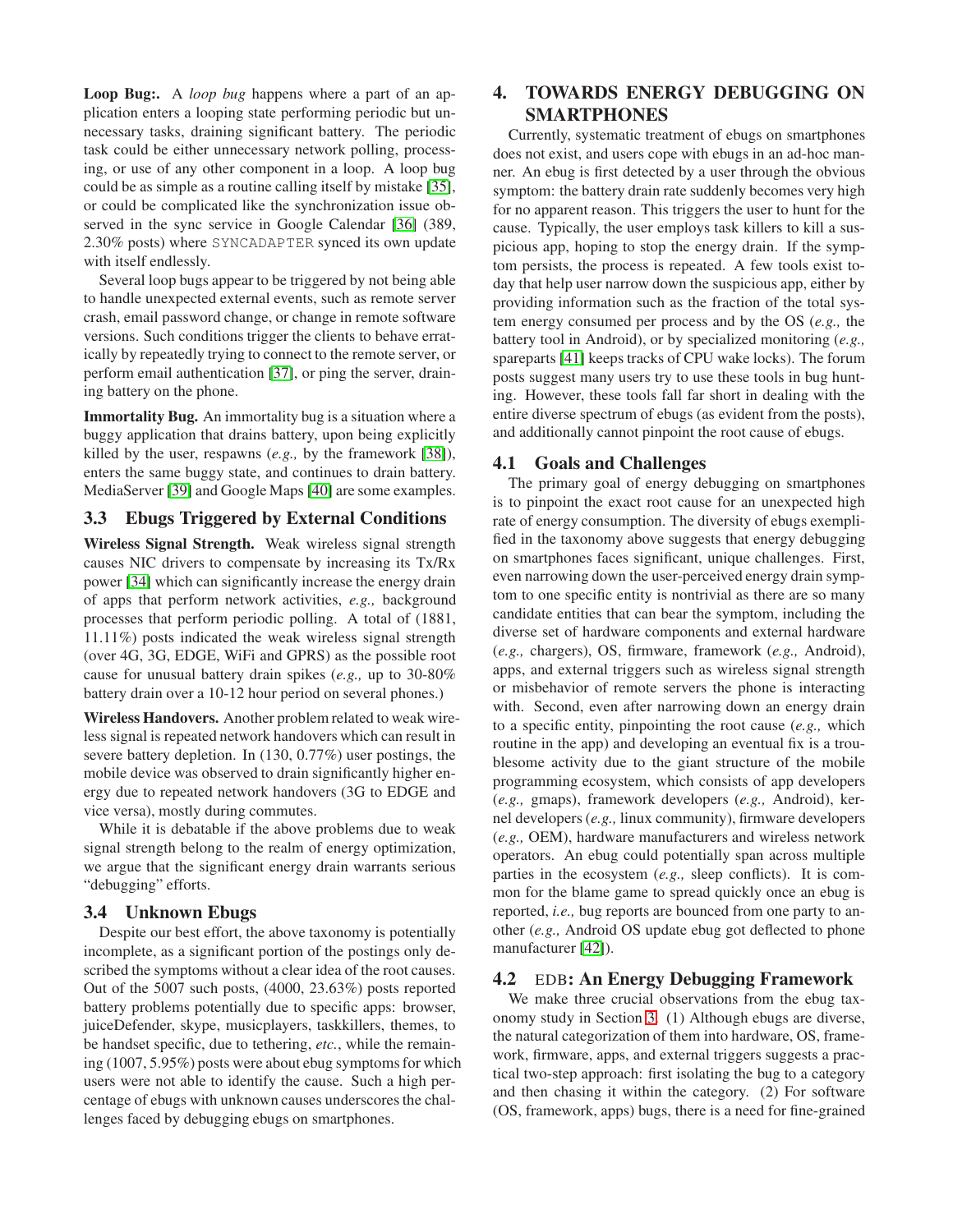<span id="page-4-0"></span>

**Figure 2: Components of** EDB**.**

energy profiling and accounting, and for hardware bugs we need hardware diagnosis and monitoring. (3) Sharing information cross parties in the mobile-programming ecosystem helps to address optimization-oriented ebugs.

Following these observations, we propose a systematic framework called EDB to diagnose ebugs on smartphones. EDB has three major components, shown in Figure [2:](#page-4-0) (1) for narrowing down the ebug symptom to one entity, (2) for pinpointing the software module responsible for the ebug, and (3) automatic tools for detecting root causes. The first two components are intended to be used by mobile users to pinpoint the bug source on the mobile, while the third component (set of tools) are meant for developers to debug the apps on servers as they potentially require more processing.

#### *4.2.1 Narrowing Down to One Entity*

EDB employs two techniques for sequentially testing all entities on the smartphone to isolate the entity that bears the ebug symptom.

**Hardware Tests.** This step consists of two stages: **(a) source tests:** This stage verifies whether the source, *i.e.,* battery, is the problem by using a series of testing tool to test the battery. These would perform checks ranging from the amount of charge held by the battery after a complete charge, checking battery gauge at the OS interface and see if calibration is required, *etc.* **(b) component test:** For each of the hardware bugs in the taxonomy, including SIM, sdcard, bluetooth, we build a suite of testing tools, much like the hardware system diagnostics in the traditional BIOS for a desktop machine. The testing tools would be designed to be specific for each hardware component to administer its health, *e.g.,* a tool to check sdcard would exercise the use of the component, reading/ writing different sectors of the card while measuring the power consumed. It would then match the power consumed with the expected value.

**History-based Diagnosis for Software.** If none of the above hardware bug testing code catches any ebugs, the ebug must exist either in the OS (or framework), or in some application process (semantic bug or triggered by external conditions). EDB uses *history-based diagnosis* to narrow down the bug to one of these entities. The basic idea is to take a snapshot of the whole phone state information periodically, for example, on a daily basis. Upon observing an ebug symptom, *i.e.,* unexpected high energy consumption, EDB takes a snapshot of the current system and calculates the diff from the previous snapshot. A new entity, or a modified entity (entities) is (are) the prime suspect(s) of the ebug. For example, a move to a new area (which changes the wireless signal strength), an OS update, a configuration change of an app (*e.g.,* password change), installation of a new app, would be examples of isolated entities that lead to ebugs. This is similar to techniques where configurations comparisons are used to solve system problems (*e.g.,* [\[43\]](#page-5-42)).

#### *4.2.2 Narrowing Down to Software Component*

For software ebugs, after narrowing down the ebug to the particular application or the OS, the next step is localize the cause to the specific software module.

**Need for** *eprof***.** For application ebugs, we envision it is essential to develop a general-purpose call-graph *energy profiler*, *eprof*, which can be used by an app developer or mobile user to profile and consequently pinpoint the energy hog of smartphone apps. Developing such a profiler can directly leverage various online power models [\[33,](#page-5-32) [34,](#page-5-33) [44\]](#page-5-43). We envision the energy profiler to be call-graph-based just like *gprof* [\[45\]](#page-5-44) as an app is typically implemented as a set of subroutines following the widely accepted modular programming design principle.

**Need for** *eoprof***.** Finally, for OS (or framework) ebugs (see Figure [1\)](#page-1-0), an *energy profiler* for the kernel, *eoprof*, much like *oprofile* [\[46\]](#page-5-45) for performance profiling the kernel, needs to be developed. Developing *eoprof* faces several challenges. First, it relies on a power model, but an ebug in the kernel or lower level device driver could render power models such as [\[34,](#page-5-33) [33,](#page-5-32) [44\]](#page-5-43) incorrect as a component's power consumption logic could itself be buggy. Second, current power models are designed to target modeling the power consumption of apps and hence can be too course-grained for modeling kernel activities, *e.g.,* they do not capture variations in kernel configurations. For example, a simple configuration change from the tickless to ticked kernel could result in significant energy drain [\[19\]](#page-5-17). To overcome these challenges, *eoprof* requires not only calibration of device drivers against ground truth power dissipation but also fine-grained power modeling that incorporates kernel/framework configs.

#### *4.2.3 Automatic Tools for Root Cause Detection*

Like *gprof*, the *eprof* and *eoprof* tools discussed above are semi-automatic debugging tools; they finally rely on developers' knowledge to uncover the cause that led to *why* a particular routine consumes high energy. Developing automatic energy debugging tools is an important topic but has been barely explored. We discuss some initial ideas towards treating the software bugs listed in  $\S$  [3.2.](#page-2-2) For "no-sleep bugs", the root cause is the mismatch between acquiring and releasing of wake locks, two actions that can be programmed in different subroutines of an app or in the OS framework. This resembles concurrency bugs in debugging concurrent programs (*e.g.,* [\[47\]](#page-5-46)), and both techniques based on static analysis (*e.g.,* [\[48\]](#page-5-47)) and dynamic analysis (*e.g.,* [\[49\]](#page-5-48)) can be developed to automatically discover such bugs. For "loop bugs", the root causes are often unexpected external events not properly handled by the application. One approach to de